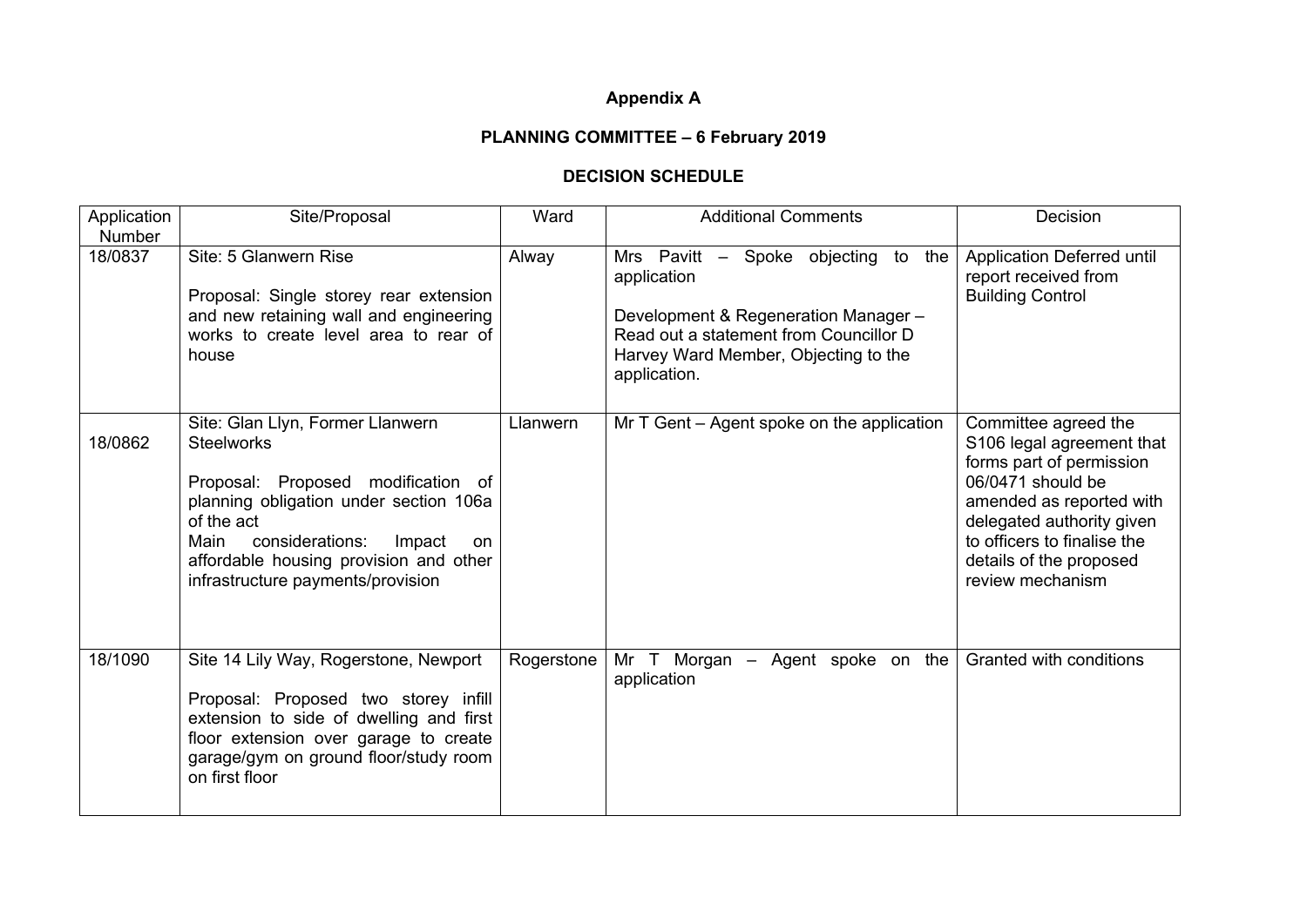| Application<br><b>Number</b> | Site/Proposal                                                                                                                                                                                                                                                                                                                                                                                                            | Ward        | <b>Additional Comments</b>                                                                                                                                                                                       | Decision                                            |
|------------------------------|--------------------------------------------------------------------------------------------------------------------------------------------------------------------------------------------------------------------------------------------------------------------------------------------------------------------------------------------------------------------------------------------------------------------------|-------------|------------------------------------------------------------------------------------------------------------------------------------------------------------------------------------------------------------------|-----------------------------------------------------|
| 18/0919                      | Site: 58, Caerau Road, Newport<br>Proposal:<br>Change of<br>use<br>and<br>conversion from offices to 6no. flats and<br>associated parking                                                                                                                                                                                                                                                                                | Allt-yr-yn  | Additional informative note to encourage the<br>developer to install noise insulation on the<br>entire party wall with the adjoining property                                                                    | Granted with conditions<br>and s106 legal agreement |
| 18/0399                      | Site: Land to North East Of Unit 8, 28<br>East Retail Park, Docks Way, Newport<br>Proposal: Proposed regrading of land to<br>accommodate an extension of class B8<br>storage yard to accommodate self-<br>storage containers (areas a & f),<br>boundary treatments, and associated<br>engineering operations on adjoining<br>land including storage of excavated soil<br>based material together with ancillary<br>works | Pillgwenlly | Members were made aware of late<br>representations previously circulated.<br>Condition 4 & 12 amended as per the late<br>representation.<br>Condition 7 amended to include the wording<br>'retained'             | Granted with conditions                             |
| 18/0912                      | Site: 27 Portskewett Street<br>Proposal: Conversion of dwelling house<br>to 4no.bedroom house in multiple<br>occupation                                                                                                                                                                                                                                                                                                  | Lliswerry   | Mr B Wooley - Applicant spoke on the<br>application<br><b>Councillor R Jeavons - Ward Member</b><br>spoke on the application<br>Additional note added relating to noise<br>insulation requirements on party wall | Granted with conditions                             |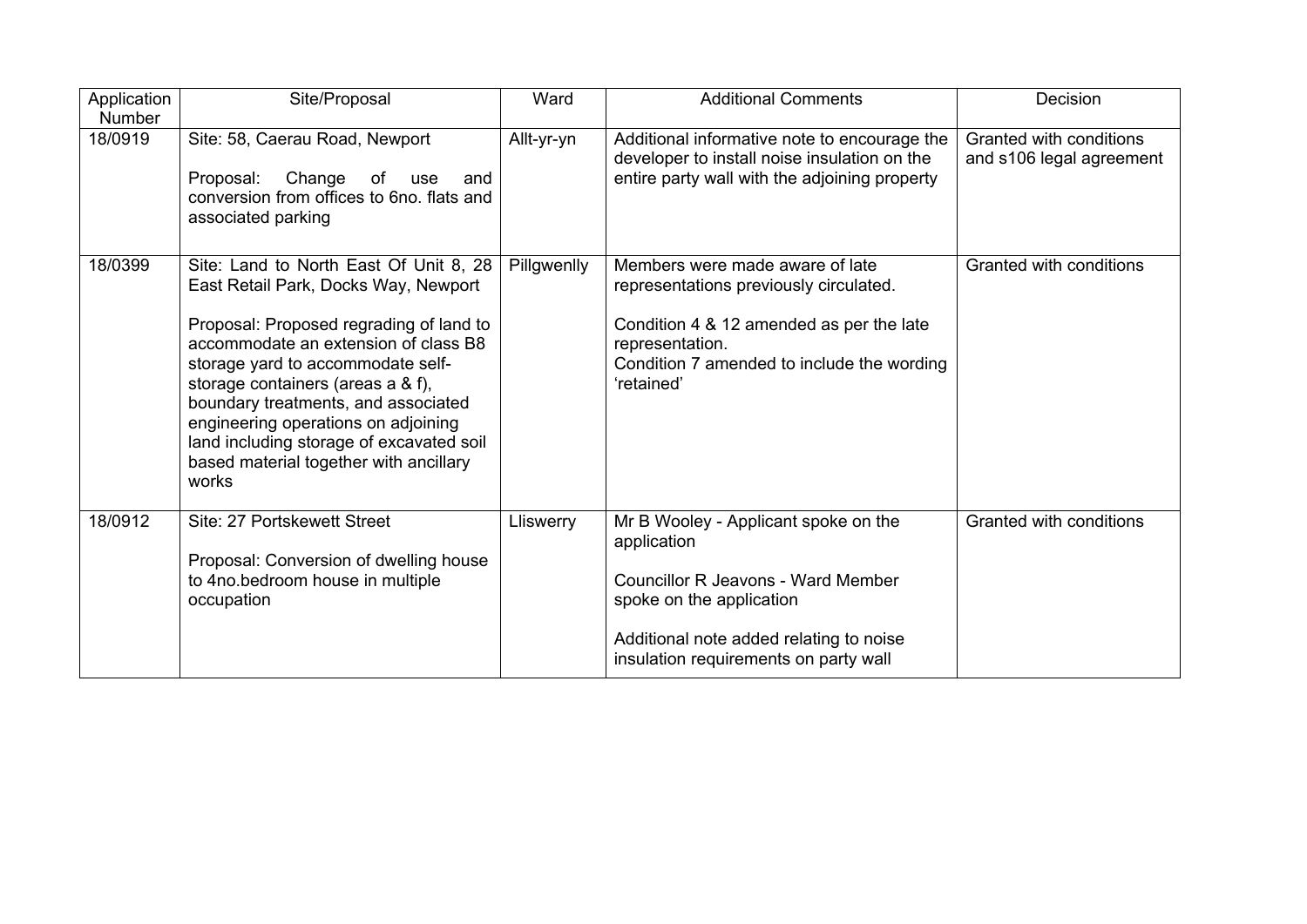| Application              | Site/Proposal                                                                                                                                                                                                                                                                                                                               | Ward      | <b>Additional Comments</b>                                                                                                                                                                                                         | Decision                                            |
|--------------------------|---------------------------------------------------------------------------------------------------------------------------------------------------------------------------------------------------------------------------------------------------------------------------------------------------------------------------------------------|-----------|------------------------------------------------------------------------------------------------------------------------------------------------------------------------------------------------------------------------------------|-----------------------------------------------------|
| <b>Number</b><br>18/0973 | Site: Land and property formerly known<br>Robert Price Transport Yard,<br>as<br><b>Corporation Road</b><br>Proposal: Outline application for mixed<br>use development comprising<br>C2 residential institutions and c3<br>residential and drive thru coffee shop<br>(A1/A3)<br>with<br>associated<br>along<br>infrastructure and facilities | Lliswerry | Members were made aware of late<br>representations previously circulated.<br>Mr N Phillips – Applicant spoke on the<br>application<br>A landscape management plan required to<br>ensure no adverse impact on protected<br>species. | Granted with conditions<br>and s106 legal agreement |
| 18/1069                  | Site: 282 Ringland Circle<br>Demolition of existing library building<br>with external alterations to existing<br>community building to create multi-use<br>hub facility                                                                                                                                                                     | Ringland  |                                                                                                                                                                                                                                    | Granted with conditions                             |
| 18/01116                 | Site: Land encompassing 40 to 78<br><b>Caesar Crescent</b><br>Installation of external wall insulation.<br>Renewal of roof covering including<br>replacement soffits, fascias & rainwater<br>goods, removal of chimneys.<br>Main considerations: Design<br>Recommendation:<br>Granted<br>with<br>conditions                                 | Caerleon  | CMP to be added                                                                                                                                                                                                                    | Granted with conditions                             |